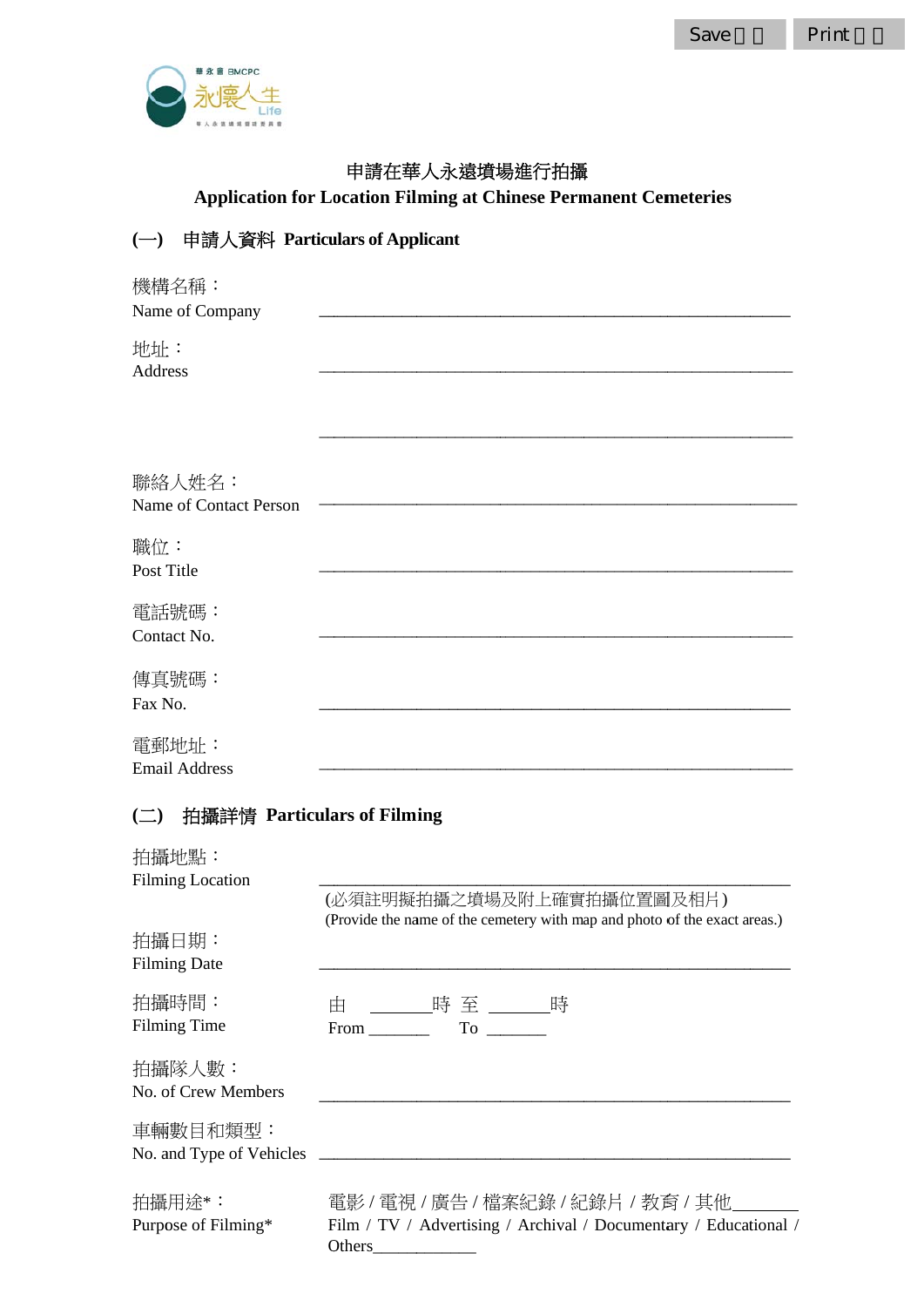### **(**三**)** 承諾書 **Undertaking**

本人以申請公司授權人身份聲明,有關申請獲批准後,定當恪守「在華人永遠墳場 進行拍攝的一般守則」。

I, being the Company's authorized person, hereby declare that I agree to strictly abide by the 'General Guidelines for Location Filming at Chinese Permanent Cemeteries' if approval is given to this application.

| 簽署:       |              |
|-----------|--------------|
| Signature |              |
|           |              |
| 姓名:       |              |
| Name      |              |
|           |              |
| 日期:       | 機構蓋章:        |
| Date      | Company Chop |

\*請刪去不適用者 Delete where inappropriate

註: 此申請表須經由創意香港電影服務統籌科向華人永遠墳場管理委員會(華永 會) 遞交,申請人如有任何查詢,請致電 3719 7809 或 透過電郵 osu@bmcpc.org.hk 聯絡華永會高級主任(運作支援)1。 This application should be submitted to the Board of Management of the Chinese Permanent Cemeteries (BMCPC) via Film Services Office, Create Hong Kong. For any enquiries, please contact Senior Officer (Operations Support)1 at 3719 7809 or via email to osu@bmcpc.org.hk.

| ·華人永遠墳場管理委員會回覆-              |                                                                                                            |                                |  |  |
|------------------------------|------------------------------------------------------------------------------------------------------------|--------------------------------|--|--|
| <b>Reply Slip from BMCPC</b> |                                                                                                            |                                |  |  |
| 致:                           |                                                                                                            | 日期:                            |  |  |
| To                           |                                                                                                            | Date                           |  |  |
| 傳真:                          |                                                                                                            |                                |  |  |
| Fax                          |                                                                                                            |                                |  |  |
|                              | 貴團體之拍攝申請已獲本會接納。請於辦公時間內與本會高級主任(運作支<br>援)1 聯絡及辦理確認手續。(電話:3719 7809)                                          |                                |  |  |
|                              | Your filming application is approved. Please contact our Senior Officer (Operations                        |                                |  |  |
|                              | Support)1 for confirmation during office hours. (Tel: 3719 7809)                                           |                                |  |  |
|                              | 很抱歉,本會未能接納貴團體的拍攝申請。<br>We regret that your filming application is rejected.                                | 華人永遠墳場管理委員會蓋章<br>Chop by BMCPC |  |  |
|                              | 華永會保留拒絕任何拍攝申請而無須任何解釋。<br>BMCPC reserves the right to approve or reject an application without explanation. |                                |  |  |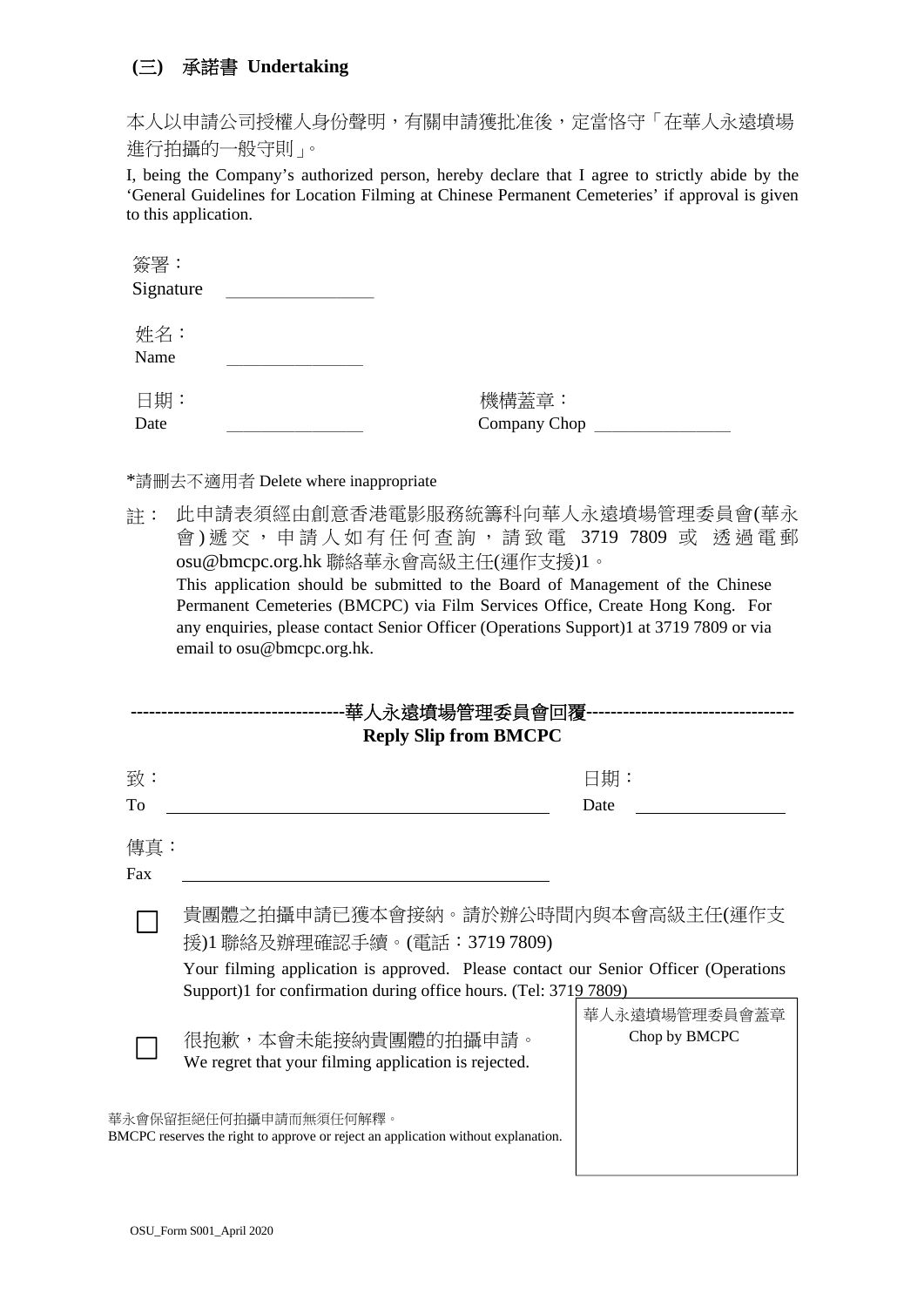### 在華人永遠墳場進行拍攝的一般守則

#### **General Guidelines for Location Filming at Chinese Permanent Cemeteries**

1. 申請人必須先致電華人永遠墳場管理委員會 (華永會),並在擬拍攝日期前最  $\overline{\psi}$  10 個工作天經由創意香港電影服務統籌科(電郵:fso@createhk.gov.hk/ 傳真:2824 0595)向華永會遞交申請。複雜的拍攝申請可能需要較長的審批 時間。

Applicants should call the Board of Management of the Chinese Permanent Cemeteries (BMCPC) and submit the application to BMCPC via Film Services Office, Create Hong Kong (email: fso@createhk.gov.hk / fax.no.: 2824 0595) at least 10 working days before the filming. Longer processing time may be required for complicated filming applications.

2. 如因在墳場拍攝而引致華永會負上任何公眾法律責任,包括因申請人的任何 行為或疏忽引致的一切索償、要求及法律責任,有關申請人必須向華永會作 出全數賠償。

Applicants shall be liable for and shall fully indemnify BMCPC in respect of all liabilities, requests and legal responsibilities arising from filming, including any of their behaviour or negligence.

3. 申請者須以華人永遠墳場管理委員會及申請公司聯名名義,自費購買 500 萬元的公眾責任保險。

Applicants shall effect a public liability insurance in the sum of \$5 million in the joint names of the Board of Management of the Chinese Permanent Cemeteries and the company at their own expenses.

4. 申請人須做足各種預防措施,以免對墳場任何設施或固定裝置造成損壞, 如有損壞,申請人必須如數賠償。

Applicants should take preventive measures against any damage caused to the existing facilities and fixtures of the cemeteries. Any damage caused to the cemeteries by filming should be reinstated fully at the applicants' own cost.

5. 與拍攝有關的劇本/劇情不得有不道德、誹謗或政治色彩的內容。在拍攝 期間,必須尊重先人,並且不可破壞場地的莊重和寧靜氣氛,亦不得對墳 場其他使用者造成滋擾、騷擾或不便。

The content of scripts/story plots should not be of immoral, defamatory or political nature. In the course of filming, respect for the dead must be shown at all times. Due regard must be paid to the dignity and serenity of the venue. Filming shall not cause any nuisance or disturbance to grave sweepers.

6. 未經有關職員批准,不得在葬禮過程中拍攝;亦不得特寫拍攝個別墓地及 龕位。

No filming will be allowed during funeral services without special permission of the approving officer. No close-up shots of individual graves/niches will be allowed.